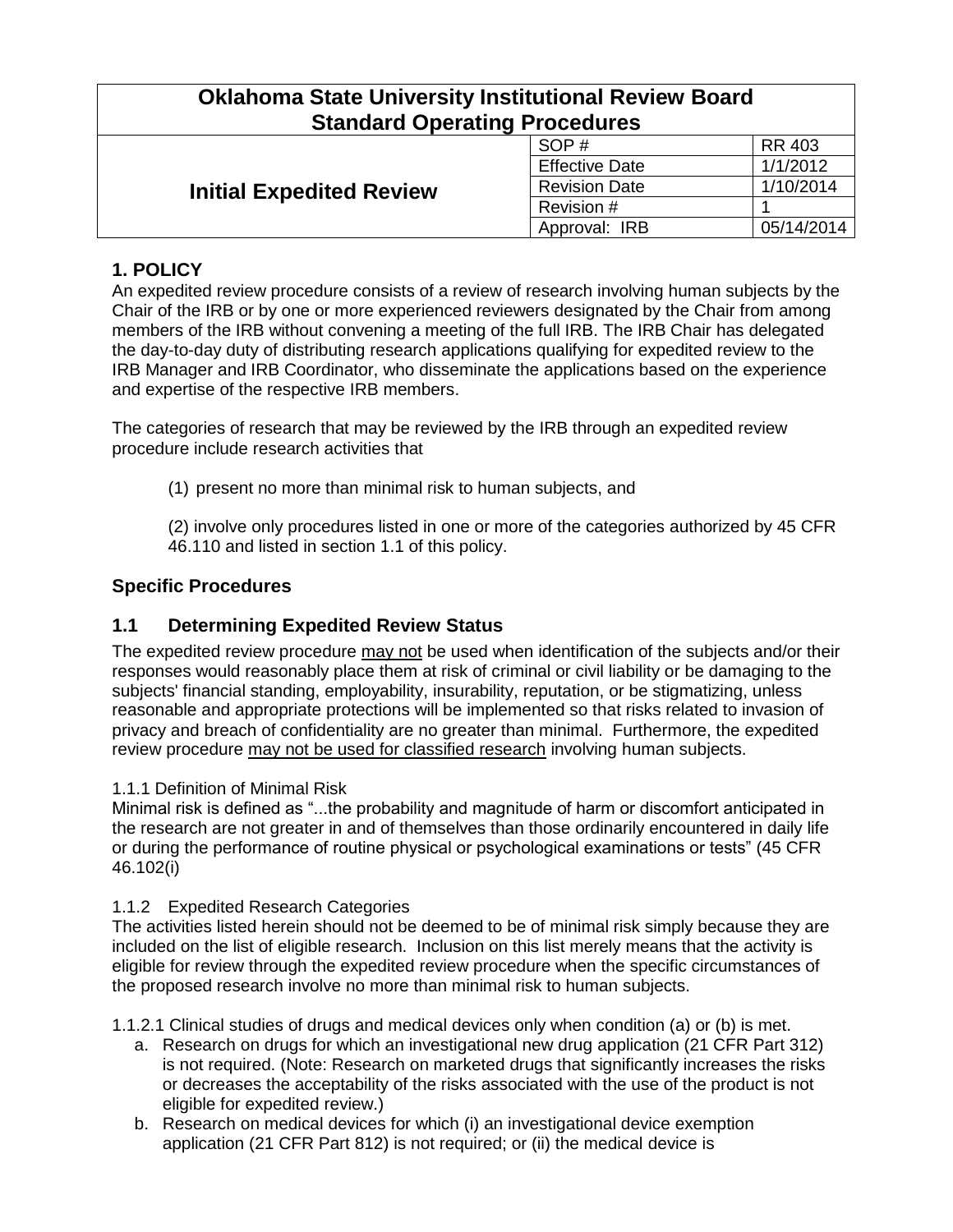cleared/approved for marketing and the medical device is being used in accordance with its cleared/approved labeling.

1.1.2.2. Collection of blood samples by finger stick, heel stick, ear stick, or venipuncture as follows:

- a. from healthy, non-pregnant adults who weigh at least 110 pounds. For these subjects, the amounts drawn may not exceed 550 ml in an 8 week period and collection may not occur more frequently than 2 times per week; or
- b. from other adults and children, considering the age, weight, and health of the subjects, the collection procedure, the amount of blood to be collected, and the frequency with which it will be collected. For these subjects, the amount drawn may not exceed the lesser of 50 ml or 3 ml per kg of body weight in an 8 week period and collection may not occur more frequently than 2 times per week.

1.1.2.3. Prospective collection of biological specimens for research purposes by noninvasive means. For example:

- a. hair and nail clippings in a non-disfiguring manner;
- b. deciduous teeth at time of exfoliation or if routine patient care indicates a need for extraction;
- c. permanent teeth if routine patient care indicates a need for extraction;
- d. excreta and external secretions (including sweat);
- e. uncannulated saliva collected either in an unstimulated fashion or stimulated by chewing gum base or wax or by applying a dilute citric solution to the tongue;
- f. placenta removed at delivery;
- g. amniotic fluid obtained at the time of rupture of the membrane prior to or during labor;
- h. supra- and subgingival dental plaque and calculus, provided the collection procedure is not more invasive than routine prophylactic scaling of the teeth and the process is accomplished in accordance with accepted prophylactic techniques;
- i. mucosal and skin cells collected by buccal scraping or swab, skin swab, or mouth
- j. washings;
- k. sputum collected after saline mist nebulization;
- l. vaginal swabs that do not go beyond the cervical os;
- m. rectal swabs that do not go beyond the rectum; and
- n. nasal swabs that do not go beyond the nares.

1.1.2.4. Collection of data through noninvasive procedures (not involving general anesthesia or sedation) routinely employed in clinical practice, excluding procedures involving x-rays or microwaves. Where medical devices are employed, they must be cleared/approved for marketing. Studies intended to evaluate the safety and effectiveness of the medical device are not generally eligible for expedited review, including studies of cleared medical devices for new indications. Examples include:

- a. physical sensors that are applied either to the surface of the body or at a distance and do not involve input of significant amounts of energy into the subject or an invasion of the subject's privacy;
- b. weighing or testing sensory acuity;
- c. magnetic resonance imaging;
- d. electrocardiography, electroencephalography, thermography, detection of naturally occurring radioactivity, electroretinography, ultrasound, diagnostic infrared imaging, doppler blood flow, and echocardiography;
- e. moderate exercise, muscular strength testing, body composition assessment, and flexibility testing where appropriate given the age, weight, and health of the individual.

1.1.2.5. Research involving materials (data, documents, records, or specimens) that have been collected, or will be collected solely for non-research purposes (such as medical treatment or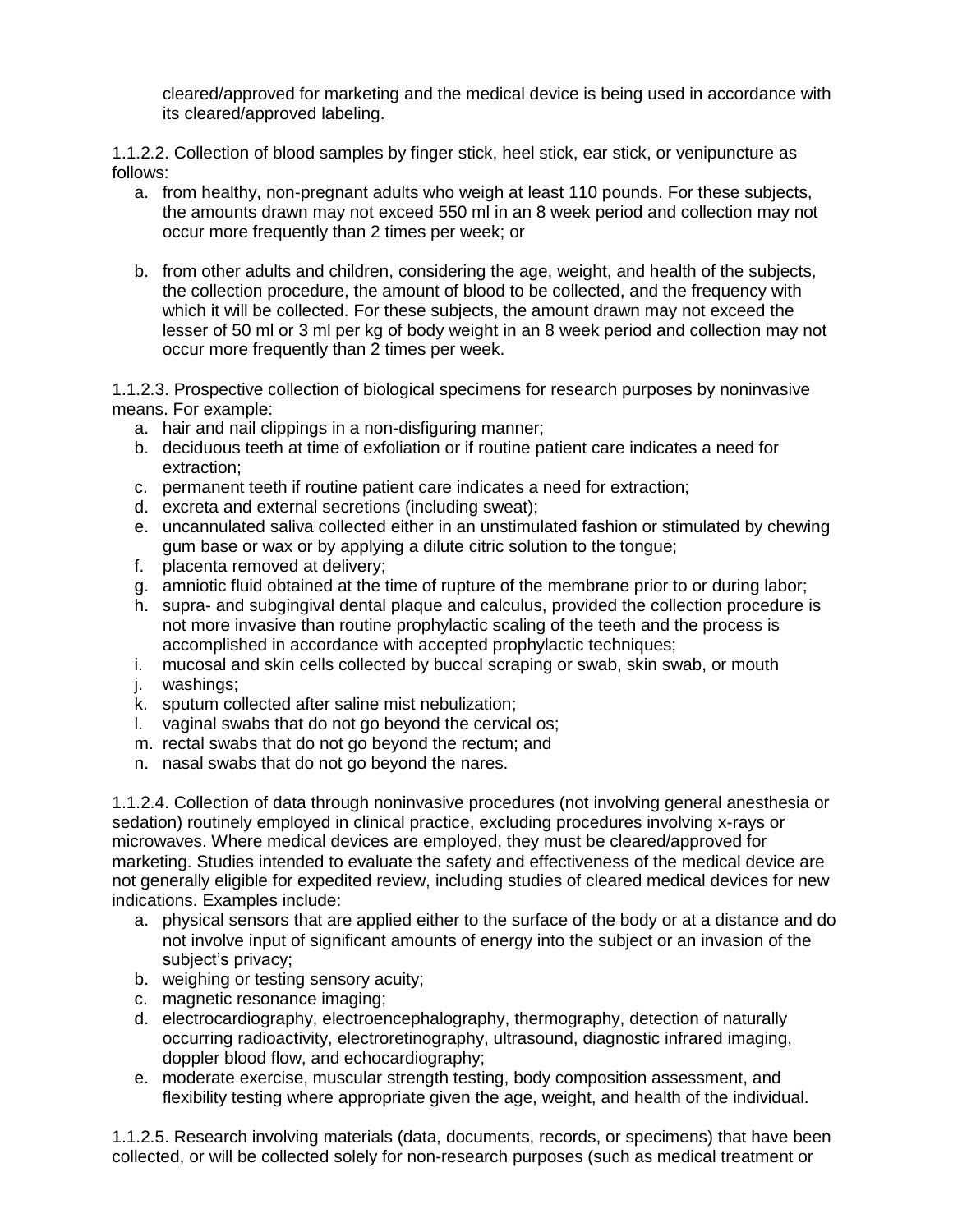diagnosis). (**NOTE:** Some research in this category may be exempt from the HHS regulations for the protection of human subjects.  $45$  CFR  $46.101(b)(4)$ . This listing refers only to research that is not exempt.)

1.1.2.6. Collection of data from voice, video, digital, or image recordings made for research purposes.

1.1.2.7. Research on individual or group characteristics or behavior (including, but not limited to, research on perception, cognition, motivation, identity, language, communication, cultural beliefs or practices, and social behavior) or research employing survey, interview, oral history, focus group, program evaluation, human factors evaluation, or quality assurance methodologies. (**NOTE:** Some research in this category may be exempt from the HHS regulations for the protection of human subjects.  $45$  CFR  $46.101(b)(2)$  and  $(b)(3)$ . This listing refers only to research that is not exempt.)

1.1.2.8. Continuing review of research previously approved by the convened IRB as follows:

- a. where (i) the research is permanently closed to the enrollment of new subjects; (ii) all subjects have completed all research-related interventions; and (iii) the research remains active only for long-term follow-up of subjects; or
- b. where no subjects have been enrolled and no additional risks have been identified; or
- c. where the remaining research activities are limited to data analysis.

1.1.2.9. Continuing review of research, not conducted under an investigational new drug application or investigational device exemption where categories two (2) through eight (8) do not apply but the IRB has determined and documented at a convened meeting that the research involves no greater than minimal risk and no additional risks have been identified.

#### **The expedited review procedure may not be used with human subjects research involving prisoners.**

## **1.2 Submission**

1.2.1 The Investigator makes a preliminary determination that a research application (herein after referred to as IRB application or an application) is eligible for expedited review based on the categories presented in 1.1 of this document. IRB office personnel make the final determination regarding whether an application qualifies for expedited review, with input from the IRB Chair when appropriate.

1.2.2 The Investigator submits one (1) original copy of a completed IRB application form requesting review at the expedited level to the IRB Office, which is housed in the Office of University Research Compliance (URC).

1.2.3 Upon receipt of the application form it is entered into the IRB electronic tracking system and assigned an IRB number by the IRB Coordinator.

## **1.3 Pre-Review**

1.3.1 Applications that request expedited review will be evaluated by the IRB Coordinator, the IRB Manager, or the IRB Chair (or his/her designee), who will determine if the project qualifies for expedited review.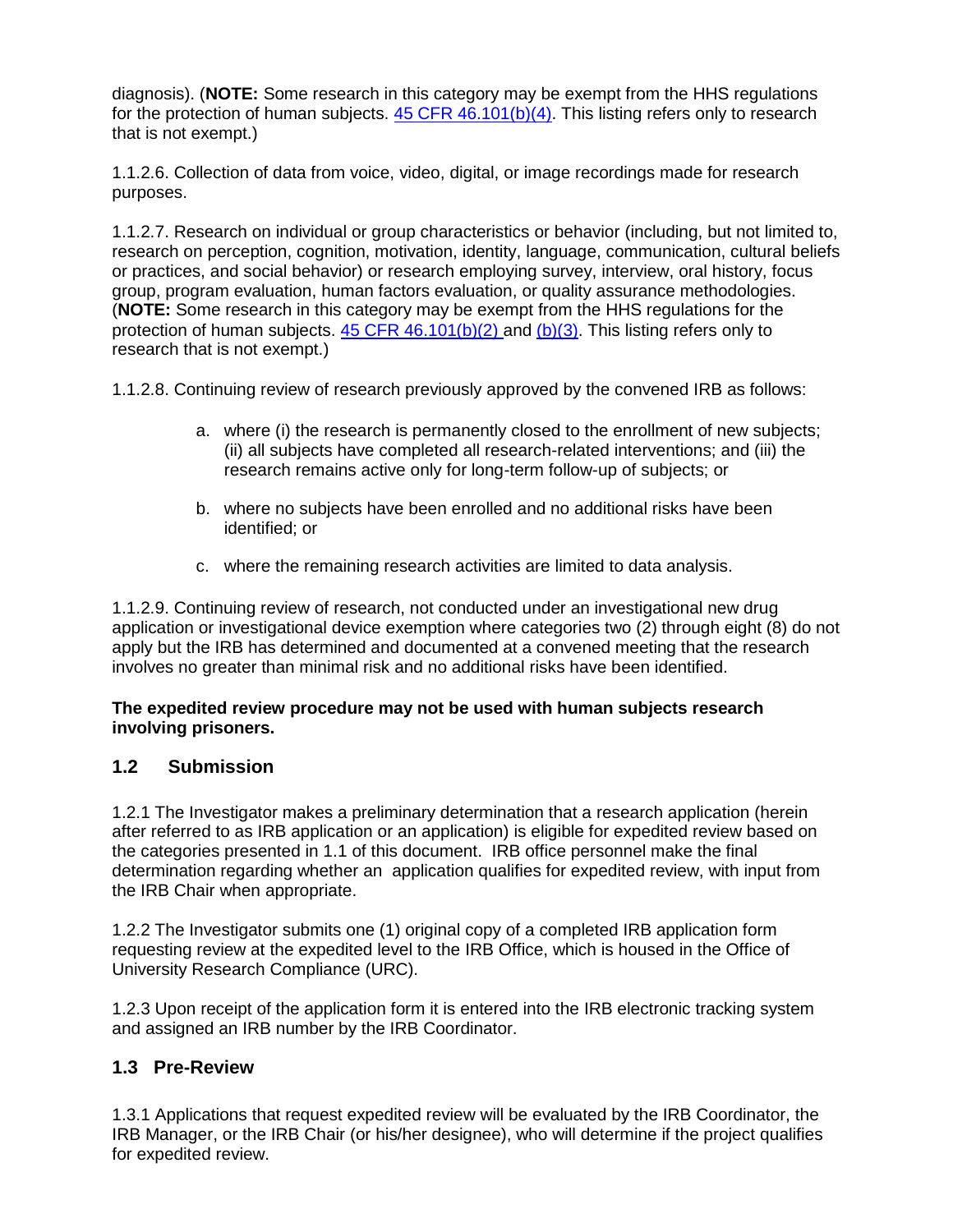1.3.2 If the application does not meet the criteria for expedited review, the IRB Manager or IRB Coordinator will change and initial the review designation on the application form, which will be processed for review at the appropriate level.

1.3.3 The IRB Coordinator or IRB Manager will distribute each application to a qualified reviewer based on criteria established by the IRB Chair. Reviewers are assigned based on their experience and expertise in the area of research proposed in the application and on any required special representation. If no members of the board possess the required expertise, the IRB Manager or IRB Chair will solicit an external reviewer to serve as a consultant to the IRB member reviewing the application and the IRB.

1.3.4 The IRB Coordinator prepares review materials to be distributed to each reviewer. The reviewer receives a transmittal email with the desired return date, a complete copy of the application, the appropriate IRB Member Review Sheet to document the reviewer's review and decision regarding approval. The IRB Reviewer Guide and the Expedited Review Categories form is also provided to the reviewer. These are sent to each reviewer via email. The reviewer is given seven days to review the application and respond.

## **1.4 Review**

1.4.1 The expedited reviewer exercises all of the authority of the IRB except that the reviewer may not disapprove research. The IRB may only disapprove a research application in accord with the non-expedited review procedures set forth in federal regulations 45 CFR 46.108(b). Any one reviewer may request review of an application by the IRB at a convened meeting.

1.4.2 The reviewer must return a copy (electronic or hard copy) of the IRB Member Review Sheet with his/her approval decision and any comments to the IRB Manager or IRB Coordinator.

## **1.5 Review Outcomes**

1.5.1 The reviewer makes one of the following recommendations by completing the IRB Member Review Sheet:

Approved: The research procedures and associated documents meet the criteria for approval with no further revision needed.

Approved with Conditions: The research procedures and associated documents meet the criteria for approval with no further revision needed. However, final approval is pending receipt of external documentation as specified (i.e., school permissions, other committee approvals, second IRB approval documentation, etc.).

Pending Revision: Minor revisions which do not involve substantive issues must be made before the research can be approved. The Investigator(s) must submit the revisions for review.

Designated for full board review: The reviewer determines that the application should be reviewed at a convened meeting of the IRB.

1.5.2 The approval period for the application is determined at the time of review. The approval period will be appropriate to the degree of risk, but no longer than one year. The following factors are considered in determining the criteria for which applications require review more frequently than one year and what the review frequency will be:

Probability and magnitude of anticipated risks to participants;

Specific experience of the investigator(s) and other members of the research team in conducting similar research;

Nature and frequency of adverse events observed in similar research;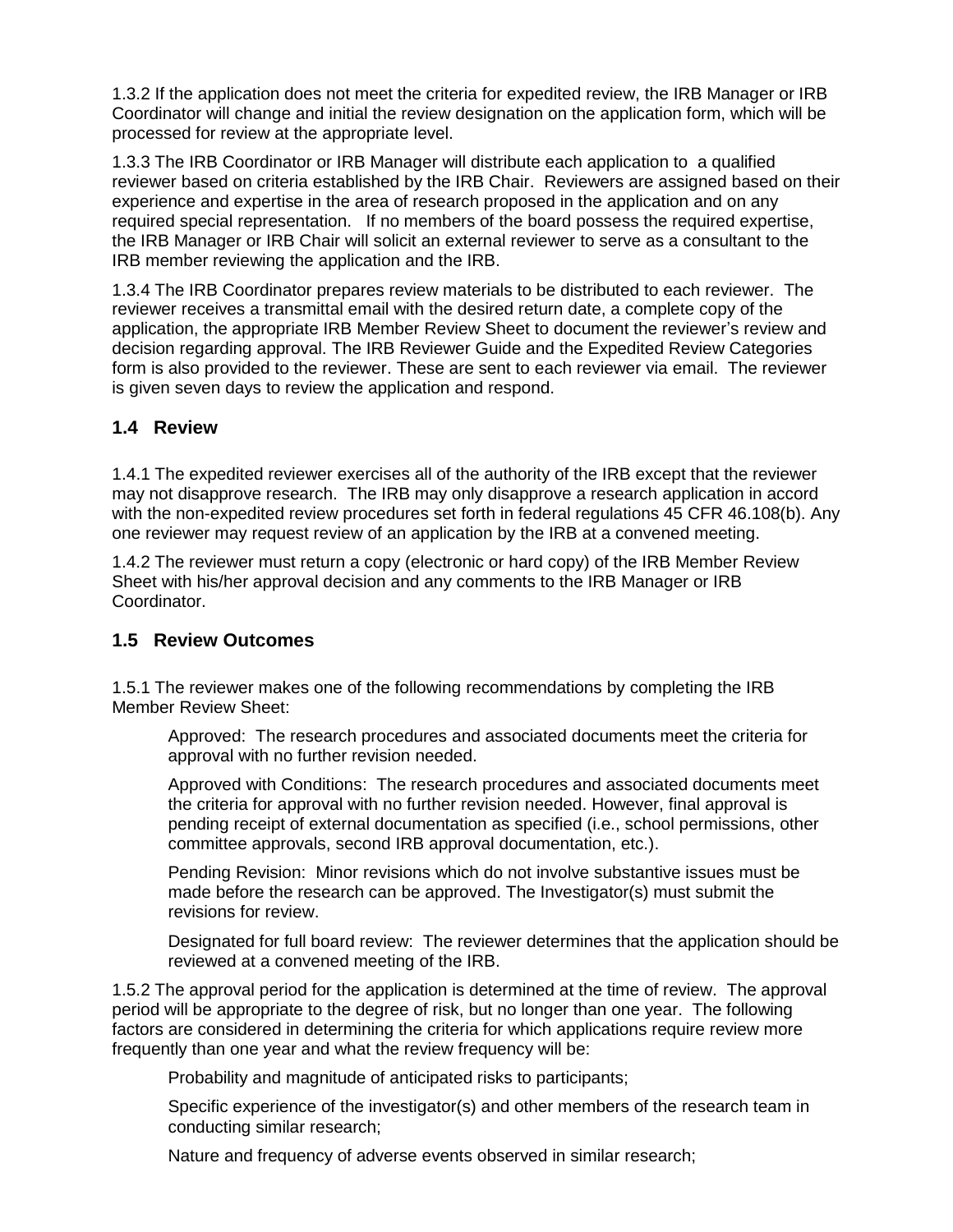Vulnerability of the subjects;

Any other factors the IRB deems relevant.

The start of the approval period (i.e. approval date) is the date the approval letter is generated by the IRB Coordinator or IRB Manager using the IRB electronic tracking system.

1.5.3 When an application is placed in pending revision status, the IRB Coordinator will document the approval status and any suggested revisions for the reviewer in the tracking system. Upon approval by the IRB Manager, the IRB Coordinator will generate an email message to the Investigator(s) transmitting the revisions requested by the IRB.

1.5.4 The Investigator is responsible for submitting any requested revisions to the IRB. The IRB Manager or IRB Coordinator reviews the response to the request for revisions to determine if the investigator's response is appropriate. If the response is deemed appropriate, the IRB Coordinator or IRB Manager documents that the application is approved in the tracking system.

1.5.5 If the IRB Manager or IRB Coordinator determines that the revisions are inappropriate or insufficient, the Investigator(s) will be asked to make further revisions. The original reviewer of the application will be involved as necessary. This review and revision process will continue until the application is approved at the expedited level or reassigned to a different review level (i.e. exempt or full board).

1.5.6 When an application is approved with conditions, the IRB Coordinator or IRB Manager will generate a "provisionally approved" letter to be sent to the Investigator(s) stipulating the documents that are needed prior to final approval. Upon receipt of the requested documentation, an approval letter will be issued as described in 1.5.7.

1.5.7 When an application is approved, the IRB Coordinator or IRB Manager will generate the approval letter for IRB Chair signature and attach all recruiting, consent, and debriefing documents with the IRB approval stamp affixed with the valid dates of IRB approval.

1.5.8 If the investigator has concerns regarding the IRB decision/recommendations for changes in the research, he/she may submit his/her concerns to the IRB reviewer, if known to him/her, and/or the IRB Chair via a written document that includes justification for changing the IRB decision. The reviewer and the Chair will agree on a final resolution. If the investigator is still dissatisfied with the IRB decision, the application will be sent to the convened IRB for review.

# **1.6 Notification of the IRB**

Expedited review of all applications, modifications and continuations is documented monthly by the IRB Coordinator and is made available to all members via the IRB web distribution site and presented to the board at the next convened meeting.

# **2. SCOPE**

This procedure applies to all research submitted to the IRB that qualifies for expedited review.

# **3. RESPONSIBILITY**

The Investigator is responsible for submission of the IRB application for expedited review and for responding to any revisions requested by the reviewer in a timely manner.

The IRB Coordinator is responsible for receiving applications from Investigators requesting expedited review, evaluating applications for sufficient information and verifying expedited review status, preparing and distributing the review package to the IRB member serving as the expedited reviewer, tracking the application review process and any revisions in the IRB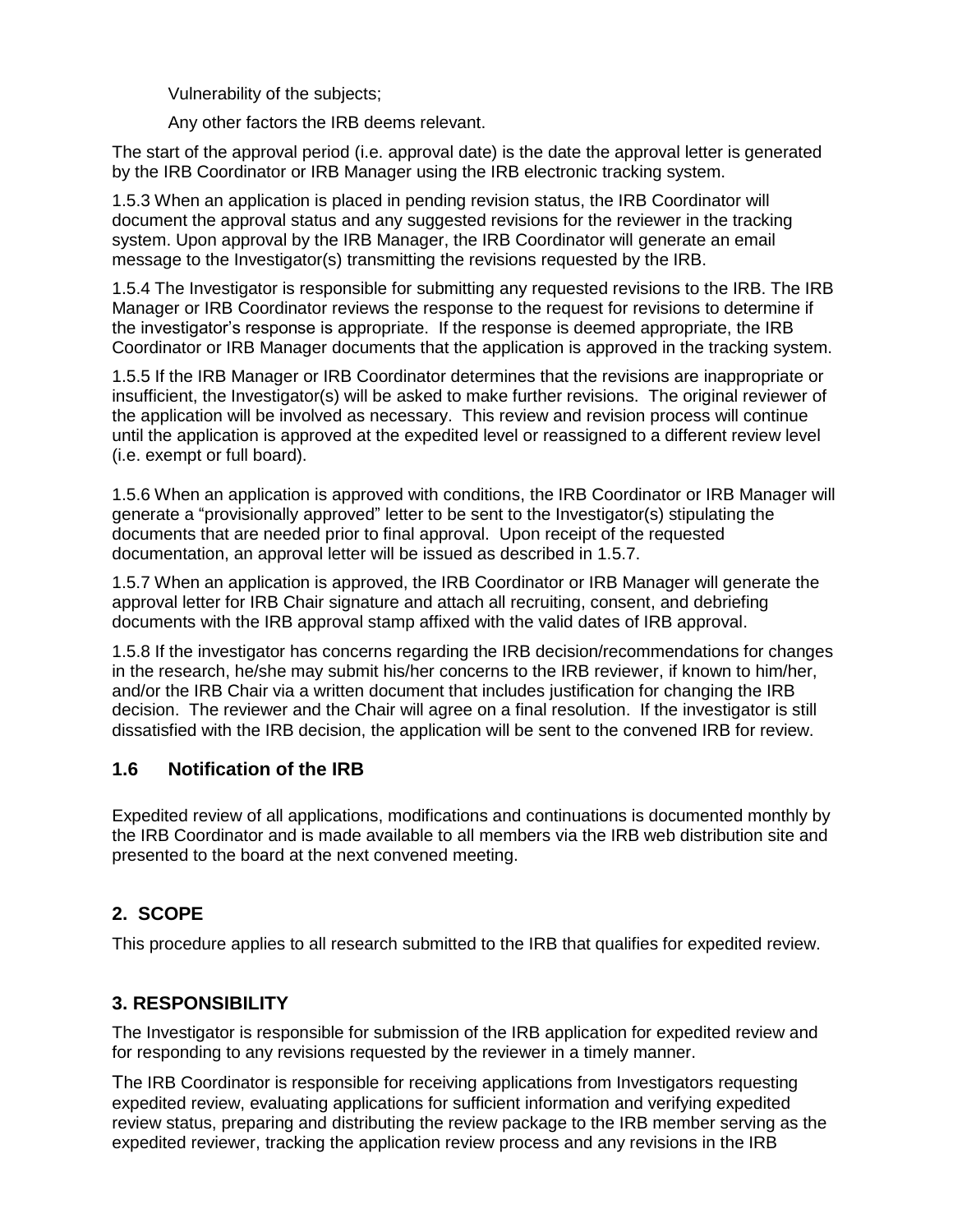tracking system, sending any revision requests to investigators, reviewing revision responses, and generating approval letters.

The IRB Manager is responsible for verifying expedited review status, changing the review level to exempt or full board when appropriate, assigning and/or soliciting reviewers as delegated by the IRB Chair, reviewing suggested revisions from the expedited reviewers, reviewing and approving investigator responses to revisions and generating approval letters.

The IRB Chair is responsible for oversight of the expedited review process and provides guidance and assistance as needed. The Chair receives all written concerns from investigators regarding IRB decisions or recommendations and coordinates meetings to assist in their resolution.

# **4. APPLICABLE REGULATIONS AND GUIDELINES**

Minimal Risk: 45 CFR 46.102 21 CFR 56.102 Expedited Review: 45 CFR 46.110 21 CFR 56.110

# **5. REFERENCES TO OTHER APPLICABLE SOPS**

This SOP affects all other IRB SOPs.

## **6. ATTACHMENTS**

RR 403 Expedited Review Applicability and Categories

## **7. IMPLEMENTATION OF PROCEDURES**

| Who                    | <b>Task</b>                                                                                                                                                                                                                                                                                    | <b>Tool</b>                                                        |
|------------------------|------------------------------------------------------------------------------------------------------------------------------------------------------------------------------------------------------------------------------------------------------------------------------------------------|--------------------------------------------------------------------|
| <b>IRB Coordinator</b> | Receive application submissions, review for<br>sufficient information, verify expedited review<br>status, complete tracking database entry,<br>confirm that investigator has completed<br>required training, prepare and send review<br>packages, and track the application review<br>process. | RR 403- Expedited<br><b>Review Applicability</b><br>and Categories |
| <b>IRB Manager</b>     | Verify review status, change review level<br>designation when appropriate, assign or solicit<br>reviewers, review suggested revisions from<br>reviewers, review and approve investigator<br>responses, and generate approval letters.                                                          | RR 403- Expedited<br><b>Review Applicability</b><br>and Categories |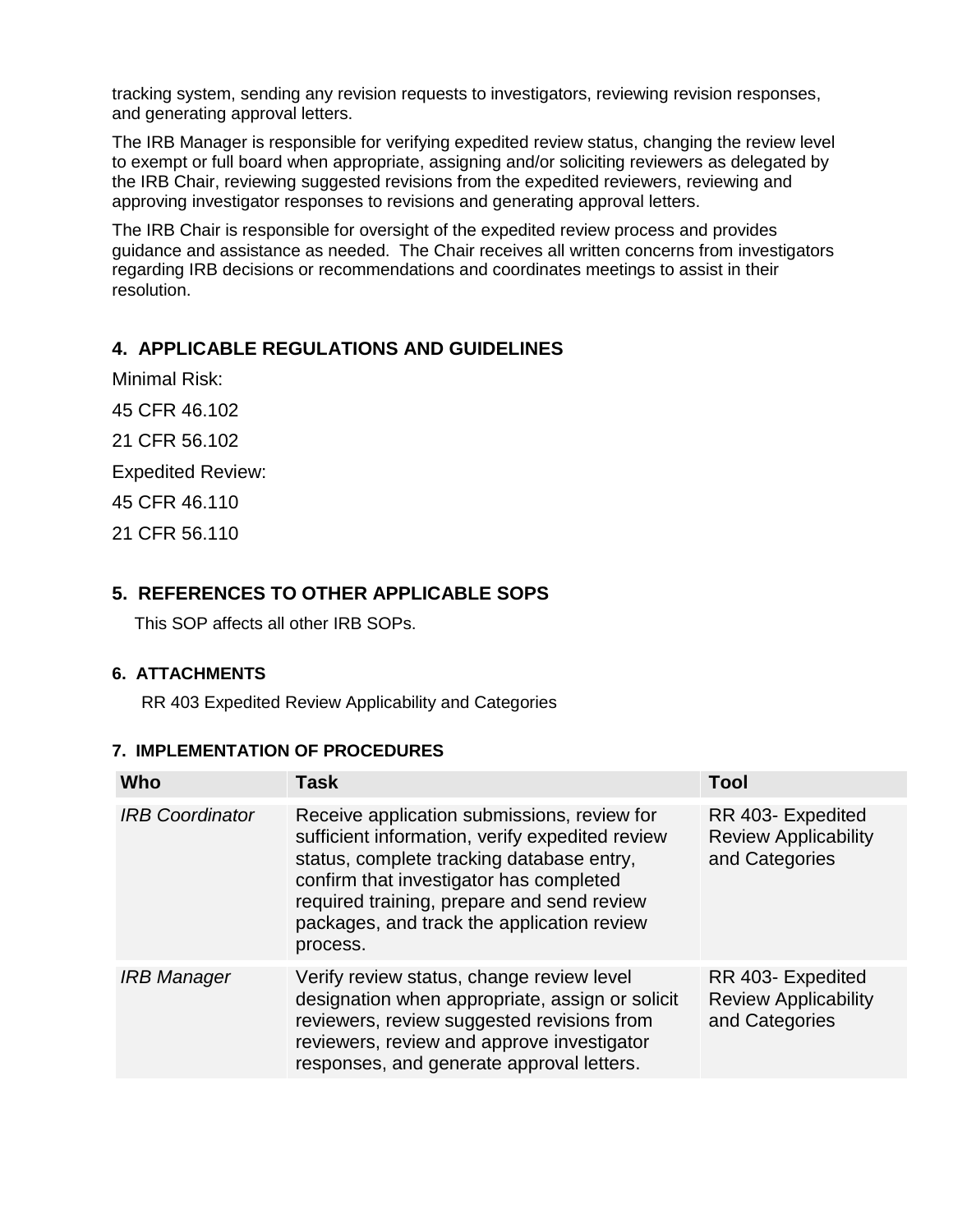| <b>IRB Chair</b>       | Provide oversight of the expedited review<br>process, provide guidance and assistance to<br>IRB Manager and IRB Coordinator on review<br>level as needed and requested.                                                                                                                                                                                                                                                                                                   | RR 403- Expedited<br><b>Review Applicability</b><br>and Categories                                                                       |
|------------------------|---------------------------------------------------------------------------------------------------------------------------------------------------------------------------------------------------------------------------------------------------------------------------------------------------------------------------------------------------------------------------------------------------------------------------------------------------------------------------|------------------------------------------------------------------------------------------------------------------------------------------|
| <b>IRB Member</b>      | Perform primary review; using all the<br>appropriate worksheets.                                                                                                                                                                                                                                                                                                                                                                                                          | RR 403- Expedited<br>Review Applicability and<br>Categories<br>RR 402A - IRB Reviewer<br>Guide, RR-402-B-G<br><b>IRB Review Sheet(s)</b> |
| <b>IRB Coordinator</b> | Receive reviews from IRB members, enter the<br>information into the tracking system Upon<br>approval by the IRB Manager, send review<br>comments to Investigator(s). Review response<br>from investigator(s) to determine if requested<br>revisions have been satisfactorily addressed.                                                                                                                                                                                   |                                                                                                                                          |
| <b>IRB Manager</b>     | Review reviewer revision request and add to<br>suggested revisions as necessary. Review<br>response from investigator(s) to determine if<br>requested revisions have been addressed<br>satisfactorily and if so, approve investigator<br>responses.                                                                                                                                                                                                                       |                                                                                                                                          |
| <b>IRB Coordinator</b> | Generate correspondence notifying Investigator<br>of application approval status (approved,<br>pending revision, approved with conditions, or<br>designated for full board review), document<br>outcome in tracking database. If application<br>was placed in pending or conditional approval<br>status, upon approval of revisions, or requested<br>documentation, update approval status in<br>tracking database and generate<br>correspondence notifying Investigator. |                                                                                                                                          |
| <b>IRB Chair</b>       | Receive and review written concerns from<br>Investigator(s) regarding IRB decisions or<br>recommendations. Coordinate meetings for<br>resolution. Assist IRB Manager and IRB<br>Coordinator as needed.                                                                                                                                                                                                                                                                    |                                                                                                                                          |
|                        |                                                                                                                                                                                                                                                                                                                                                                                                                                                                           |                                                                                                                                          |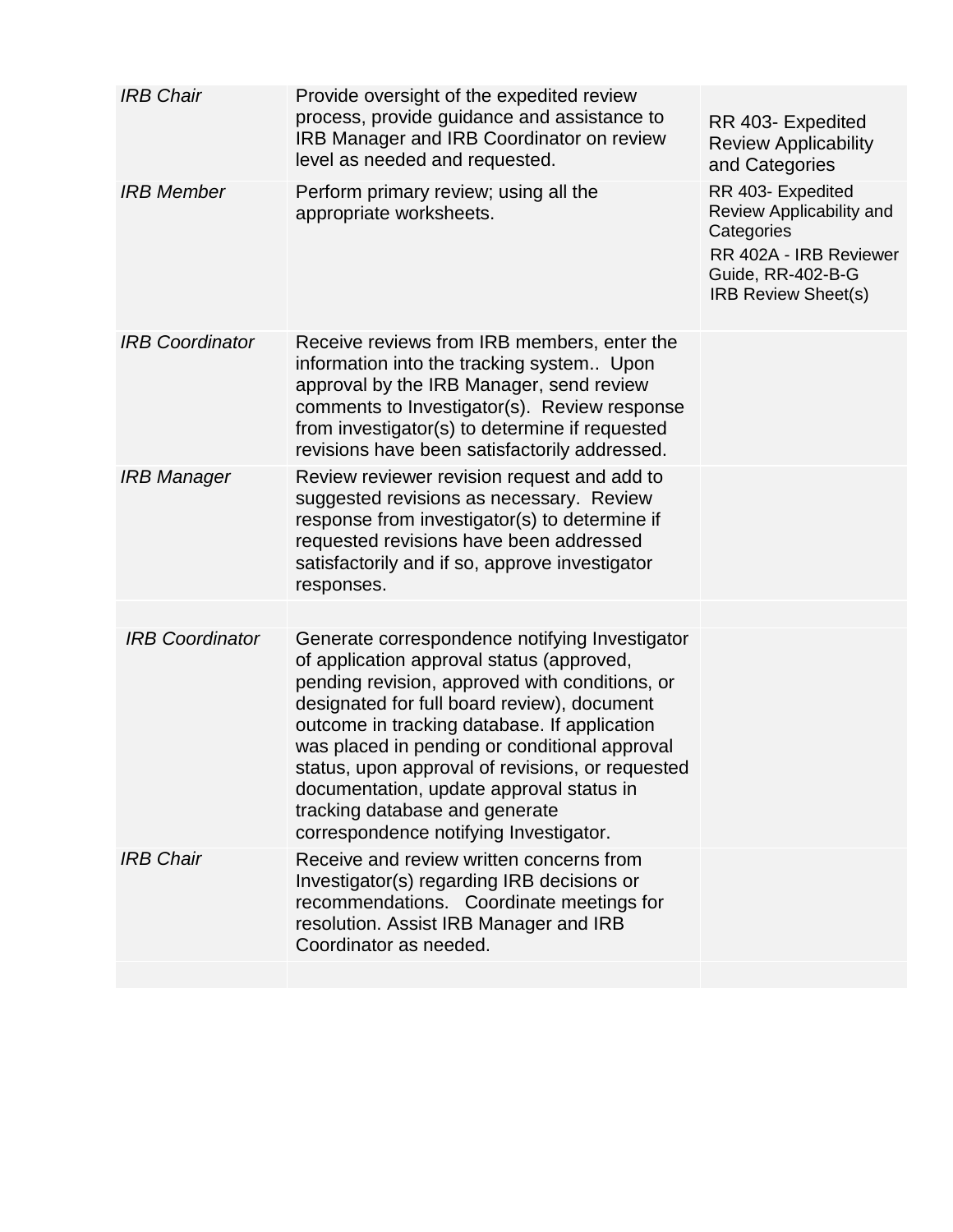## **RR 403 EXPEDITED REVIEW APPLICABILITY AND CATEGORIES** Page 1 of 1

## **Applicability**

(A) Research activities that (1) present no more than minimal risk to human subjects, and (2) involve only procedures listed in one or more of the following categories, may be reviewed by the IRB through the expedited review procedure authorized by 45 CFR [46.110](http://www.hhs.gov/ohrp/humansubjects/guidance/45cfr46.htm#46.110) and 21 CFR 56.110. The activities listed should not be deemed to be of minimal risk simply because they are included on this list. Inclusion on this list merely means that the activity is eligible for review through the expedited review procedure when the specific circumstances of the proposed research involve no more than minimal risk to human subjects.

(B) The categories in this list apply regardless of the age of subjects, except as noted.

(C) The expedited review procedure may not be used where identification of the subjects and/or their responses would reasonably place them at risk of criminal or civil liability or be damaging to the subjects' financial standing, employability, insurability, reputation, or be stigmatizing, unless reasonable and appropriate protections will be implemented so that risks related to invasion of privacy and breach of confidentiality are no greater than minimal.

(D) The expedited review procedure may not be used for classified research involving human subjects.

(E) Reviewers are reminded that the standard requirements for informed consent (or its waiver, alteration, or exception) apply regardless of the type of review--expedited or convened--utilized by the IRB.

(F) Categories one (1) through seven (7) pertain to both initial and continuing IRB review.

#### **Research Categories**

(1) Clinical studies of drugs and medical devices only when condition (a) or (b) is met.

(a) Research on drugs for which an investigational new drug application (21 CFR Part 312) is not required. (Note: Research on marketed drugs that significantly increases the risks or decreases the acceptability of the risks associated with the use of the product is not eligible for expedited review.)

(b) Research on medical devices for which (i) an investigational device exemption application (21 CFR Part 812) is not required; or (ii) the medical device is cleared/approved for marketing and the medical device is being used in accordance with its cleared/approved labeling.

(2) Collection of blood samples by finger stick, heel stick, ear stick, or venipuncture as follows:

(a) from healthy, non-pregnant adults who weigh at least 110 pounds. For these subjects, the amounts drawn may not exceed 550 ml in an 8 week period and collection may not occur more frequently than 2 times per week; or

(b) from other adults and children<sup>2</sup>, considering the age, weight, and health of the subjects, the collection procedure, the amount of blood to be collected, and the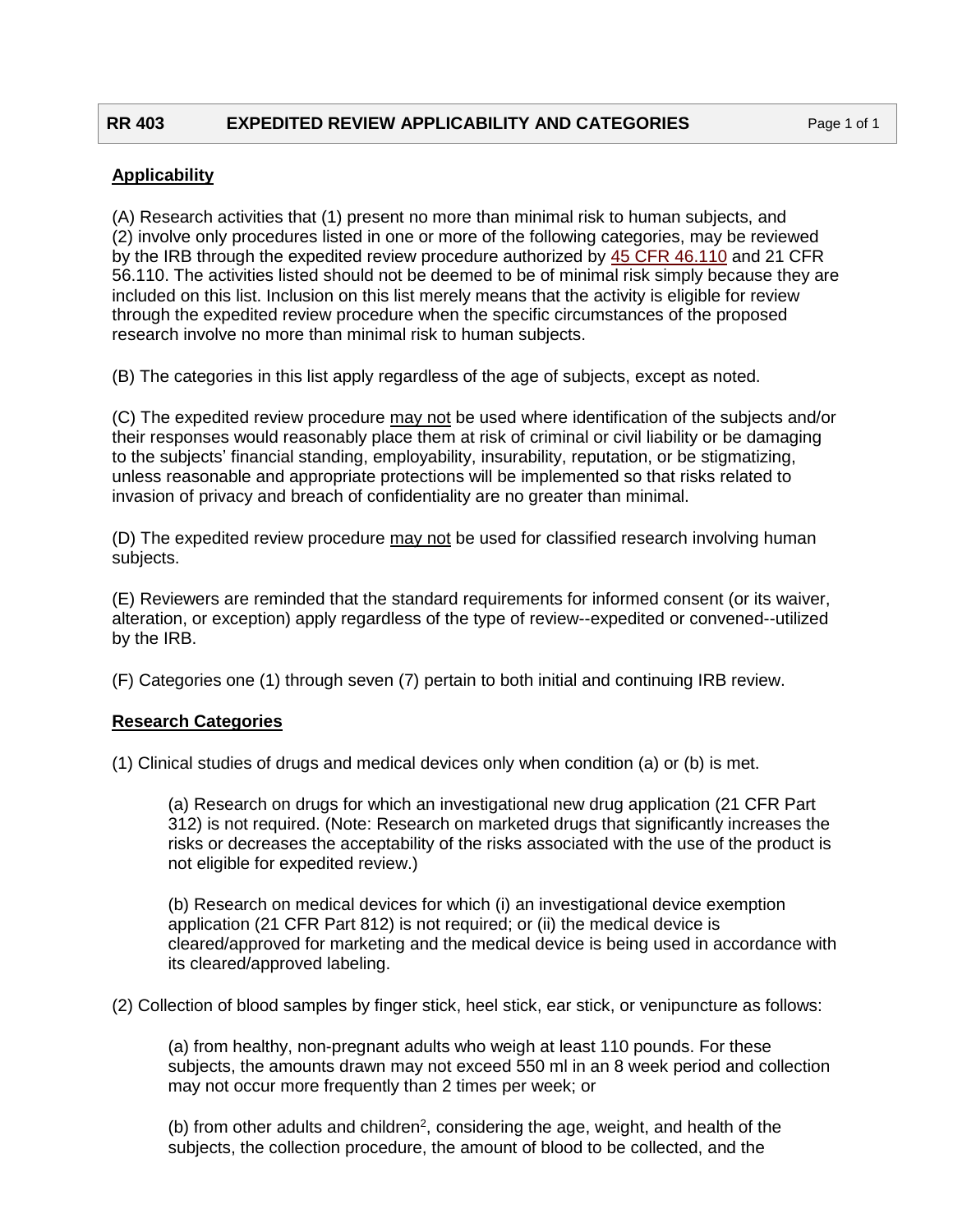frequency with which it will be collected. For these subjects, the amount drawn may not exceed the lesser of 50 ml or 3 ml per kg in an 8 week period and collection may not occur more frequently than 2 times per week.

(3) Prospective collection of biological specimens for research purposes by noninvasive means.

a. Examples: (a) hair and nail clippings in a non-disfiguring manner; (b) deciduous teeth at time of exfoliation or if routine patient care indicates a need for extraction; (c) permanent teeth if routine patient care indicates a need for extraction; (d) excreta and external secretions (including sweat); (e) uncannulated saliva collected either in an unstimulated fashion or stimulated by chewing gumbase or wax or by applying a dilute citric solution to the tongue; (f) placenta removed at delivery; (g) amniotic fluid obtained at the time of rupture of the membrane prior to or during labor; (h) supra- and subgingival dental plaque and calculus, provided the collection procedure is not more invasive than routine prophylactic scaling of the teeth and the process is accomplished in accordance with accepted prophylactic techniques; (i) mucosal and skin cells collected by buccal scraping or swab, skin swab, or mouth washings; (j) sputum collected after saline mist nebulization; (k) vaginal swabs that do not go beyond the cervical os; (l) rectal swabs that do not go beyond the rectum; and (m) nasal swabs that do not go beyond the nares.

(4) Collection of data through noninvasive procedures (not involving general anesthesia or sedation) routinely employed in clinical practice, excluding procedures involving x-rays or microwaves. Where medical devices are employed, they must be cleared/approved for marketing. (Studies intended to evaluate the safety and effectiveness of the medical device are not generally eligible for expedited review, including studies of cleared medical devices for new indications.)

Examples: (a) physical sensors that are applied either to the surface of the body or at a distance and do not involve input of significant amounts of energy into the subject or an invasion of the subject=s privacy; (b) weighing or testing sensory acuity; (c) magnetic resonance imaging; (d) electrocardiography, electroencephalography, thermography, detection of naturally occurring radioactivity, electroretinography, ultrasound, diagnostic infrared imaging, doppler blood flow, and echocardiography; (e) moderate exercise, muscular strength testing, body composition assessment, and flexibility testing where appropriate given the age, weight, and health of the individual.

(5) Research involving materials (data, documents, records, or specimens) that have been collected, or will be collected solely for nonresearch purposes (such as medical treatment or diagnosis). (NOTE: Some research in this category may be exempt from the HHS regulations for the protection of human subjects. [45 CFR 46.101\(b\)\(4\).](http://www.hhs.gov/ohrp/humansubjects/guidance/45cfr46.htm#46.101) This listing refers only to research that is not exempt.)

(6) Collection of data from voice, video, digital, or image recordings made for research purposes.

(7) Research on individual or group characteristics or behavior (including, but not limited to, research on perception, cognition, motivation, identity, language, communication, cultural beliefs or practices, and social behavior) or research employing survey, interview, oral history, focus group, program evaluation, human factors evaluation, or quality assurance methodologies. (NOTE: Some research in this category may be exempt from the HHS regulations for the protection of human subjects. [45 CFR 46.101\(](http://www.hhs.gov/ohrp/humansubjects/guidance/45cfr46.htm#46.101)b)(2) and (b)(3). This listing refers only to research that is not exempt.)